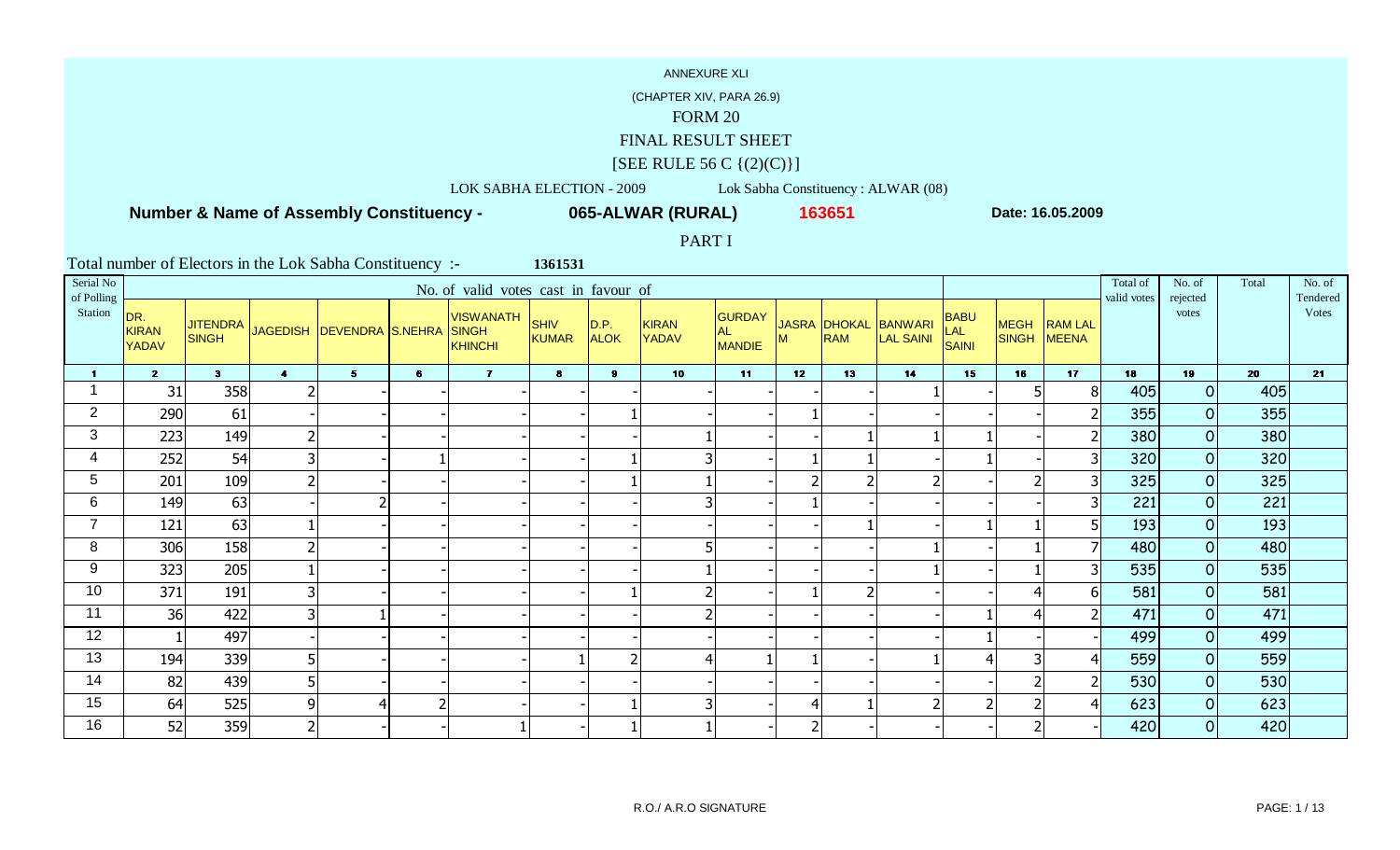(CHAPTER XIV, PARA 26.9)

#### FORM 20

FINAL RESULT SHEET

# $[SEE \text{ RULE } 56 \text{ C } \{(2)(C)\}]$

LOK SABHA ELECTION - 2009 Lok Sabha Constituency : ALWAR (08)

 **Number & Name of Assembly Constituency -**

**065-ALWAR (RURAL) <sup>163651</sup>**

**Date: 16.05.2009**

PART I

| Serial No<br>of Polling |                                     |                                 |                         |                             |   | No. of valid votes cast in favour of               |                      |                      |                              |                                             |                 |            |                                          |                             |                             |                                | Total of<br>valid votes | No. of<br>rejected | Total | No. of<br>Tendered |
|-------------------------|-------------------------------------|---------------------------------|-------------------------|-----------------------------|---|----------------------------------------------------|----------------------|----------------------|------------------------------|---------------------------------------------|-----------------|------------|------------------------------------------|-----------------------------|-----------------------------|--------------------------------|-------------------------|--------------------|-------|--------------------|
| Station                 | DR.<br><b>KIRAN</b><br><b>YADAV</b> | <b>JITENDRA</b><br><b>SINGH</b> |                         | JAGEDISH   DEVENDRA S.NEHRA |   | <b>VISWANATH</b><br><b>SINGH</b><br><b>KHINCHI</b> | <b>SHIV</b><br>KUMAR | D.P. <br><b>ALOK</b> | <b>KIRAN</b><br><b>YADAV</b> | <b>GURDAY</b><br><b>AL</b><br><b>MANDIE</b> | м               | <b>RAM</b> | JASRA DHOKAL BANWARI<br><b>LAL SAINI</b> | <b>BABU</b><br>LAL<br>SAINI | <b>MEGH</b><br><b>SINGH</b> | <b>RAM LAL</b><br><b>MEENA</b> |                         | votes              |       | Votes              |
| 1.                      | $\overline{2}$                      | 3 <sup>1</sup>                  | $\overline{\mathbf{4}}$ | 5 <sup>1</sup>              | 6 | $\mathbf{7}$                                       | 8                    | 9 <sup>1</sup>       | 10 <sub>1</sub>              | 11                                          | 12 <sup>7</sup> | 13         | 14                                       | 15                          | 16                          | 17                             | 18                      | 19                 | 20    | 21                 |
| 17                      | 115                                 | 160                             |                         |                             |   |                                                    |                      |                      |                              |                                             |                 |            |                                          |                             |                             | 3 <sup>1</sup>                 | 280                     | 0                  | 280   |                    |
| 18                      | 262                                 | 410                             | $\overline{4}$          |                             |   |                                                    |                      |                      |                              |                                             |                 |            |                                          |                             | 6                           |                                | 697                     | 0                  | 697   |                    |
| 19                      | 322                                 | 217                             |                         |                             |   |                                                    |                      |                      |                              |                                             |                 |            |                                          |                             |                             | 10                             | 554                     | 0                  | 554   |                    |
| 20                      | 127                                 | 108                             | $\overline{4}$          |                             |   |                                                    |                      |                      |                              |                                             |                 |            |                                          |                             | $\overline{2}$              | 12                             | 256                     | 0                  | 256   |                    |
| 21                      | 235                                 | 83                              | $\overline{2}$          |                             |   |                                                    |                      |                      |                              |                                             |                 |            |                                          |                             |                             | $\overline{4}$                 | 328                     | 0                  | 328   |                    |
| 22                      | 109                                 | 242                             | 5                       |                             |   |                                                    |                      |                      |                              |                                             |                 |            |                                          |                             | 3                           | 5                              | 365                     | 0                  | 365   |                    |
| 23                      | 199                                 | 97                              | $\overline{2}$          |                             |   |                                                    |                      |                      |                              |                                             |                 |            |                                          |                             |                             |                                | 300                     | 0                  | 300   |                    |
| 24                      | 96                                  | 208                             | 5                       |                             |   |                                                    |                      |                      |                              |                                             |                 |            |                                          |                             | ി                           |                                | 316                     | $\overline{0}$     | 316   |                    |
| 25                      | 11                                  | 515                             | 5                       |                             |   |                                                    |                      |                      |                              |                                             |                 |            |                                          |                             |                             | 5 <sup>1</sup>                 | 542                     | 0                  | 542   |                    |
| 26                      | 84                                  | 218                             | 6                       |                             |   |                                                    |                      |                      |                              |                                             |                 |            |                                          |                             |                             | 2                              | 314                     | 0                  | 314   |                    |
| 27                      | 122                                 | 585                             | 6                       |                             |   |                                                    |                      |                      |                              |                                             |                 |            |                                          |                             |                             | 31                             | 723                     | 0                  | 723   |                    |
| 28                      |                                     | 322                             | $\overline{2}$          |                             |   |                                                    |                      |                      |                              |                                             |                 |            |                                          |                             |                             |                                | 330                     | 0                  | 330   |                    |
| 29                      | 148                                 | 400                             | $10\,$                  |                             |   |                                                    |                      |                      |                              |                                             |                 |            |                                          |                             |                             | 61                             | 570                     | 0                  | 570   |                    |
| 30                      | 121                                 | 223                             | 3                       |                             |   |                                                    |                      |                      |                              |                                             |                 |            |                                          |                             | 3                           | $\overline{2}$                 | 355                     | 0                  | 355   |                    |
| 31                      | 719                                 | 150                             | 3                       |                             |   |                                                    |                      |                      |                              |                                             |                 |            |                                          |                             |                             | $\mathsf{2}$                   | 875                     | 0                  | 875   |                    |
| 32                      | 60                                  | 660                             | 6 <sup>1</sup>          |                             |   |                                                    |                      |                      | 3                            |                                             |                 |            |                                          |                             |                             | $\overline{2}$                 | 733                     | 0                  | 733   |                    |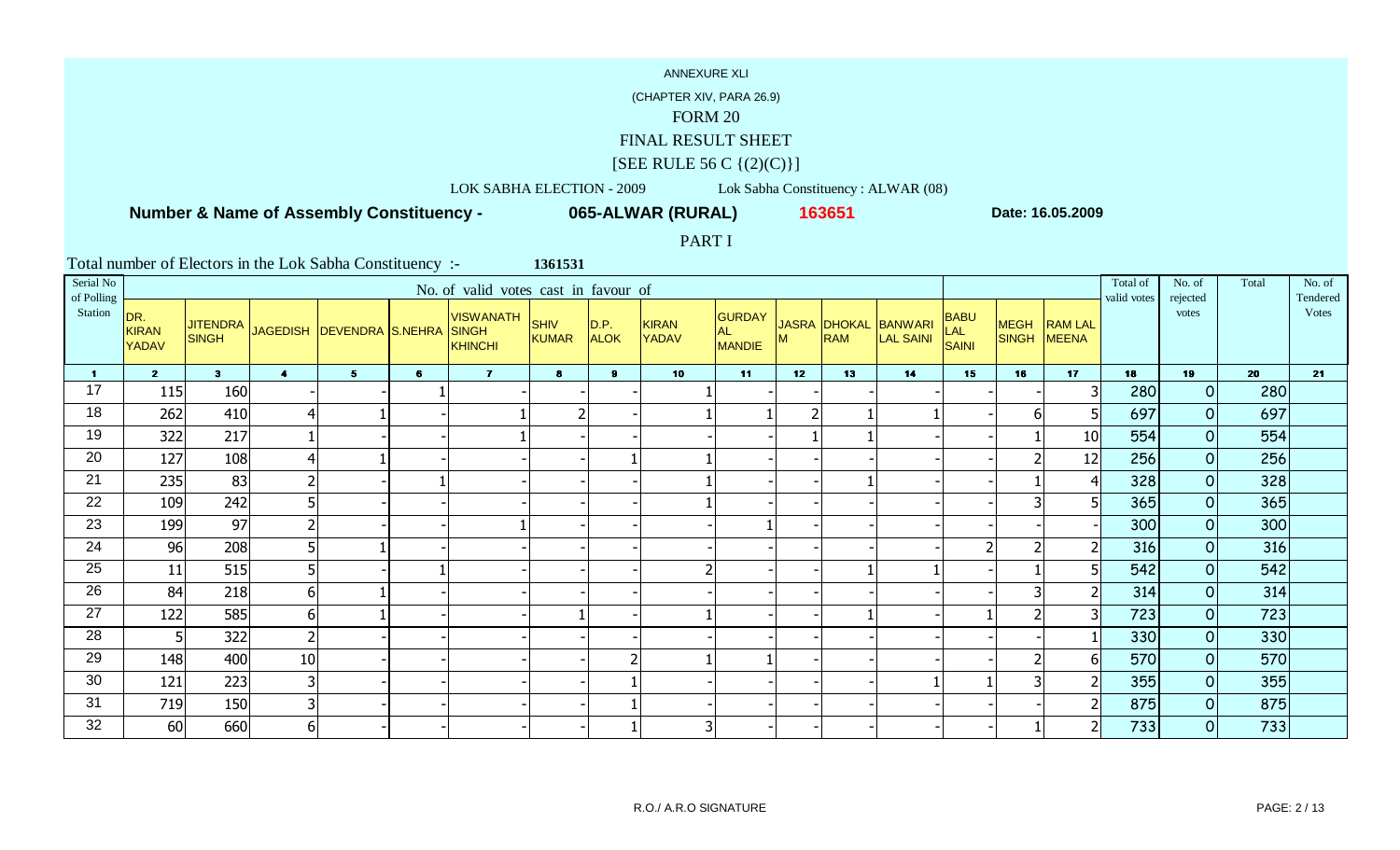(CHAPTER XIV, PARA 26.9)

#### FORM 20

FINAL RESULT SHEET

# $[SEE \text{ RULE } 56 \text{ C } \{(2)(C)\}]$

LOK SABHA ELECTION - 2009 Lok Sabha Constituency : ALWAR (08)

 **Number & Name of Assembly Constituency -**

**065-ALWAR (RURAL) <sup>163651</sup>**

**Date: 16.05.2009**

PART I

| Serial No<br>of Polling |                                     |                                 |                         |                             |   | No. of valid votes cast in favour of        |                      |                     |                              |                                       |    |            |                                          |                                           |                      |                                | Total of<br>valid votes | No. of<br>rejected | Total | No. of<br>Tendered |
|-------------------------|-------------------------------------|---------------------------------|-------------------------|-----------------------------|---|---------------------------------------------|----------------------|---------------------|------------------------------|---------------------------------------|----|------------|------------------------------------------|-------------------------------------------|----------------------|--------------------------------|-------------------------|--------------------|-------|--------------------|
| Station                 | DR.<br><b>KIRAN</b><br><b>YADAV</b> | <b>JITENDRA</b><br><b>SINGH</b> |                         | JAGEDISH   DEVENDRA S.NEHRA |   | <b>VISWANATH</b><br><b>SINGH</b><br>KHINCHI | <b>SHIV</b><br>KUMAR | D.P.<br><b>ALOK</b> | <b>KIRAN</b><br><b>YADAV</b> | <b>GURDAY</b><br>AL.<br><b>MANDIE</b> | M  | <b>RAM</b> | JASRA DHOKAL BANWARI<br><b>LAL SAINI</b> | <b>BABU</b><br><b>LAL</b><br><b>SAINI</b> | <b>MEGH</b><br>SINGH | <b>RAM LAL</b><br><b>MEENA</b> |                         | votes              |       | <b>Votes</b>       |
| 1.                      | $\overline{2}$                      | 3 <sup>1</sup>                  | $\overline{\mathbf{4}}$ | 5 <sup>1</sup>              | 6 | $\mathbf{7}$                                | 8                    | 9                   | 10                           | 11                                    | 12 | 13         | 14                                       | 15                                        | 16                   | 17                             | 18                      | 19                 | 20    | 21                 |
| 33                      | 151                                 | 487                             | 5                       |                             |   |                                             |                      |                     | 8                            |                                       |    |            |                                          |                                           |                      | 3 <sup>1</sup>                 | 664                     | 0                  | 664   |                    |
| 34                      | 15                                  | 453                             |                         |                             |   |                                             |                      |                     |                              |                                       |    |            |                                          |                                           |                      |                                | 469                     | 0                  | 469   |                    |
| 35                      | 165                                 | 350                             | 5                       | $\overline{\mathcal{A}}$    |   |                                             |                      |                     |                              |                                       |    |            |                                          |                                           | 4                    | 91                             | 547                     | 0                  | 547   |                    |
| 36                      | 81                                  | 650                             | 8 <sup>1</sup>          |                             |   |                                             |                      |                     |                              |                                       |    | ำ          |                                          |                                           | 2                    | $\overline{7}$                 | 755                     | 0                  | 755   |                    |
| 37                      | 99                                  | 337                             | $\overline{4}$          | 3                           |   |                                             |                      |                     |                              |                                       |    |            |                                          |                                           |                      | 7                              | 467                     | 0                  | 467   |                    |
| 38                      | 317                                 | 299                             | $\overline{2}$          |                             |   |                                             |                      |                     |                              |                                       |    |            |                                          |                                           |                      | 4                              | 631                     | 0                  | 631   |                    |
| 39                      | 230                                 | 222                             |                         |                             |   |                                             |                      |                     |                              |                                       |    |            |                                          |                                           | ຳ                    | $\overline{7}$                 | 465                     | 0                  | 465   |                    |
| 40                      | 253                                 | 86                              |                         |                             |   |                                             |                      |                     |                              |                                       |    |            |                                          |                                           | ി                    | 61                             | 348                     | 0                  | 348   |                    |
| 41                      | 24                                  | 358                             |                         |                             |   |                                             |                      |                     |                              |                                       |    |            |                                          |                                           |                      |                                | 384                     | 0                  | 384   |                    |
| 42                      | 532                                 | 181                             | $\overline{2}$          |                             |   |                                             |                      |                     |                              |                                       |    |            |                                          |                                           |                      | 41                             | 722                     | 0                  | 722   |                    |
| 43                      | 289                                 | 199                             |                         |                             |   |                                             |                      |                     |                              |                                       |    |            |                                          |                                           |                      |                                | 489                     | 0                  | 489   |                    |
| 44                      | 405                                 | 82                              | $\overline{2}$          |                             |   |                                             |                      |                     |                              |                                       |    |            |                                          |                                           |                      |                                | 494                     | 0                  | 494   |                    |
| 45                      | 374                                 | 212                             | $\overline{2}$          |                             |   |                                             |                      |                     |                              |                                       |    |            |                                          |                                           | 3                    | 61                             | 606                     | 0                  | 606   |                    |
| 46                      | 211                                 | 203                             | 3                       |                             |   |                                             |                      |                     |                              |                                       |    |            |                                          |                                           | 3                    |                                | 430                     | 0                  | 430   |                    |
| 47                      | 228                                 | 263                             | $\bf 8$                 |                             |   |                                             |                      |                     |                              |                                       |    |            |                                          |                                           |                      | 2                              | 508                     | 0                  | 508   |                    |
| 48                      | 288                                 | 307                             | $\overline{4}$          |                             |   |                                             |                      |                     | 4                            |                                       |    |            |                                          |                                           | 4                    | 9                              | 621                     | $\overline{O}$     | 621   |                    |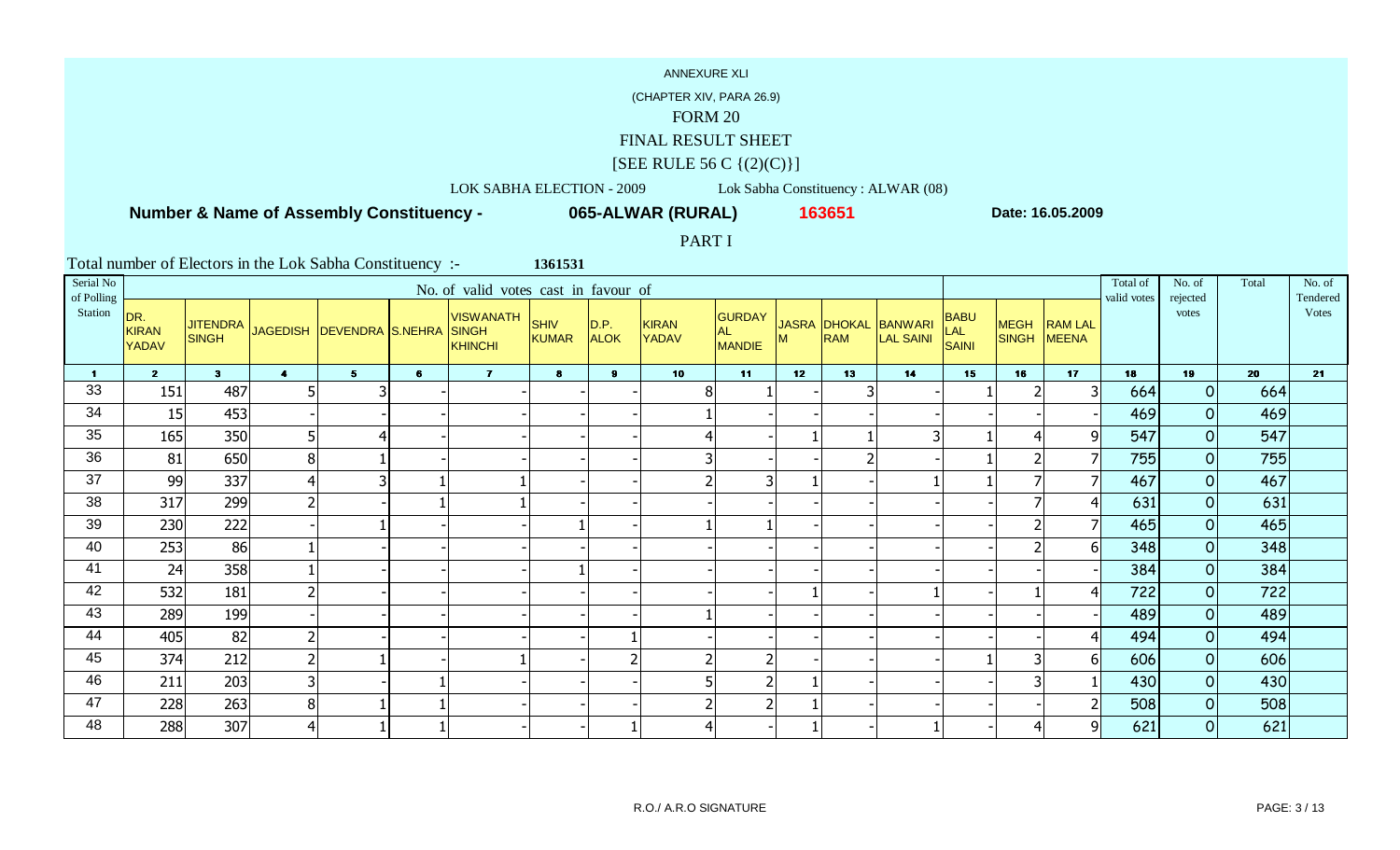(CHAPTER XIV, PARA 26.9)

#### FORM 20

FINAL RESULT SHEET

# $[SEE \text{ RULE } 56 \text{ C } \{(2)(C)\}]$

LOK SABHA ELECTION - 2009 Lok Sabha Constituency : ALWAR (08)

 **Number & Name of Assembly Constituency -**

**065-ALWAR (RURAL) <sup>163651</sup>**

**Date: 16.05.2009**

PART I

| Serial No<br>of Polling |                                     |                                 |                         |                               |   | No. of valid votes cast in favour of               |                      |                      |                              |                                             |                 |            |                                          |                             |                             |                                | Total of<br>valid votes | No. of<br>rejected | Total | No. of<br>Tendered |
|-------------------------|-------------------------------------|---------------------------------|-------------------------|-------------------------------|---|----------------------------------------------------|----------------------|----------------------|------------------------------|---------------------------------------------|-----------------|------------|------------------------------------------|-----------------------------|-----------------------------|--------------------------------|-------------------------|--------------------|-------|--------------------|
| Station                 | DR.<br><b>KIRAN</b><br><b>YADAV</b> | <b>JITENDRA</b><br><b>SINGH</b> |                         | JAGEDISH   DEVENDRA   S.NEHRA |   | <b>VISWANATH</b><br><b>SINGH</b><br><b>KHINCHI</b> | <b>SHIV</b><br>KUMAR | D.P. <br><b>ALOK</b> | <b>KIRAN</b><br><b>YADAV</b> | <b>GURDAY</b><br><b>AL</b><br><b>MANDIE</b> | М               | <b>RAM</b> | JASRA DHOKAL BANWARI<br><b>LAL SAINI</b> | <b>BABU</b><br>LAL<br>SAINI | <b>MEGH</b><br><b>SINGH</b> | <b>RAM LAL</b><br><b>MEENA</b> |                         | votes              |       | Votes              |
| 1.                      | $\overline{2}$                      | 3 <sup>1</sup>                  | $\overline{\mathbf{4}}$ | $5 -$                         | 6 | $\mathbf{7}$                                       | 8                    | 9 <sup>1</sup>       | 10 <sub>1</sub>              | 11                                          | 12 <sup>7</sup> | 13         | 14                                       | 15                          | 16                          | 17                             | 18                      | 19                 | 20    | 21                 |
| 49                      | 259                                 | 177                             | 3                       |                               |   |                                                    |                      |                      | 4                            |                                             |                 |            |                                          |                             | 3                           | 11                             | 467                     | 0                  | 467   |                    |
| 50                      | 137                                 | 60                              | 3                       |                               |   |                                                    |                      |                      |                              |                                             |                 |            |                                          |                             |                             |                                | 206                     | 0                  | 206   |                    |
| 51                      | 22                                  | 187                             |                         |                               |   |                                                    |                      |                      |                              |                                             |                 |            |                                          |                             |                             |                                | 214                     | $\overline{0}$     | 214   |                    |
| 52                      | 281                                 | 261                             | $\overline{2}$          |                               |   |                                                    |                      |                      |                              |                                             |                 |            |                                          |                             | 3                           | 91                             | 560                     | 0                  | 560   |                    |
| 53                      | 422                                 | 178                             | $\overline{4}$          | В                             |   |                                                    |                      |                      |                              |                                             |                 |            |                                          |                             | $\overline{2}$              | 3 <sup>1</sup>                 | 622                     | 0                  | 622   |                    |
| 54                      | 142                                 | 171                             | 9                       |                               |   |                                                    |                      |                      |                              |                                             |                 |            |                                          |                             |                             |                                | 334                     | 0                  | 334   |                    |
| 55                      | 193                                 | 193                             | 3                       |                               |   |                                                    |                      |                      |                              |                                             |                 |            |                                          |                             |                             |                                | 394                     | 0                  | 394   |                    |
| 56                      | 17                                  | 888                             |                         |                               |   |                                                    |                      |                      |                              |                                             |                 |            |                                          |                             |                             |                                | 906                     | 0                  | 906   |                    |
| 57                      |                                     | 893                             | $\overline{2}$          |                               |   |                                                    |                      |                      |                              |                                             |                 |            |                                          |                             |                             |                                | 897                     | 0                  | 897   |                    |
| 58                      | 26                                  | 391                             |                         |                               |   |                                                    |                      |                      |                              |                                             |                 |            |                                          |                             |                             |                                | 418                     | 0                  | 418   |                    |
| 59                      | 39                                  | 162                             | $\overline{4}$          |                               |   |                                                    |                      |                      |                              |                                             |                 |            |                                          |                             |                             |                                | 207                     | 0                  | 207   |                    |
| 60                      | 123                                 | 355                             | $\overline{4}$          |                               |   |                                                    |                      |                      |                              |                                             |                 |            |                                          |                             |                             |                                | 507                     | 0                  | 507   |                    |
| 61                      | 73                                  | 404                             | 3                       |                               |   |                                                    |                      |                      |                              |                                             |                 |            |                                          |                             |                             |                                | 488                     | 0                  | 488   |                    |
| 62                      | 30                                  | 355                             | $\overline{2}$          |                               |   |                                                    |                      |                      |                              |                                             |                 |            |                                          |                             |                             |                                | 388                     | 0                  | 388   |                    |
| 63                      | 443                                 | 37                              |                         |                               |   |                                                    |                      |                      |                              |                                             |                 |            |                                          |                             |                             |                                | 484                     | 0                  | 484   |                    |
| 64                      | 164                                 | 423                             | 5                       |                               |   |                                                    |                      |                      | 6                            |                                             |                 |            |                                          |                             |                             |                                | 606                     | 0                  | 606   |                    |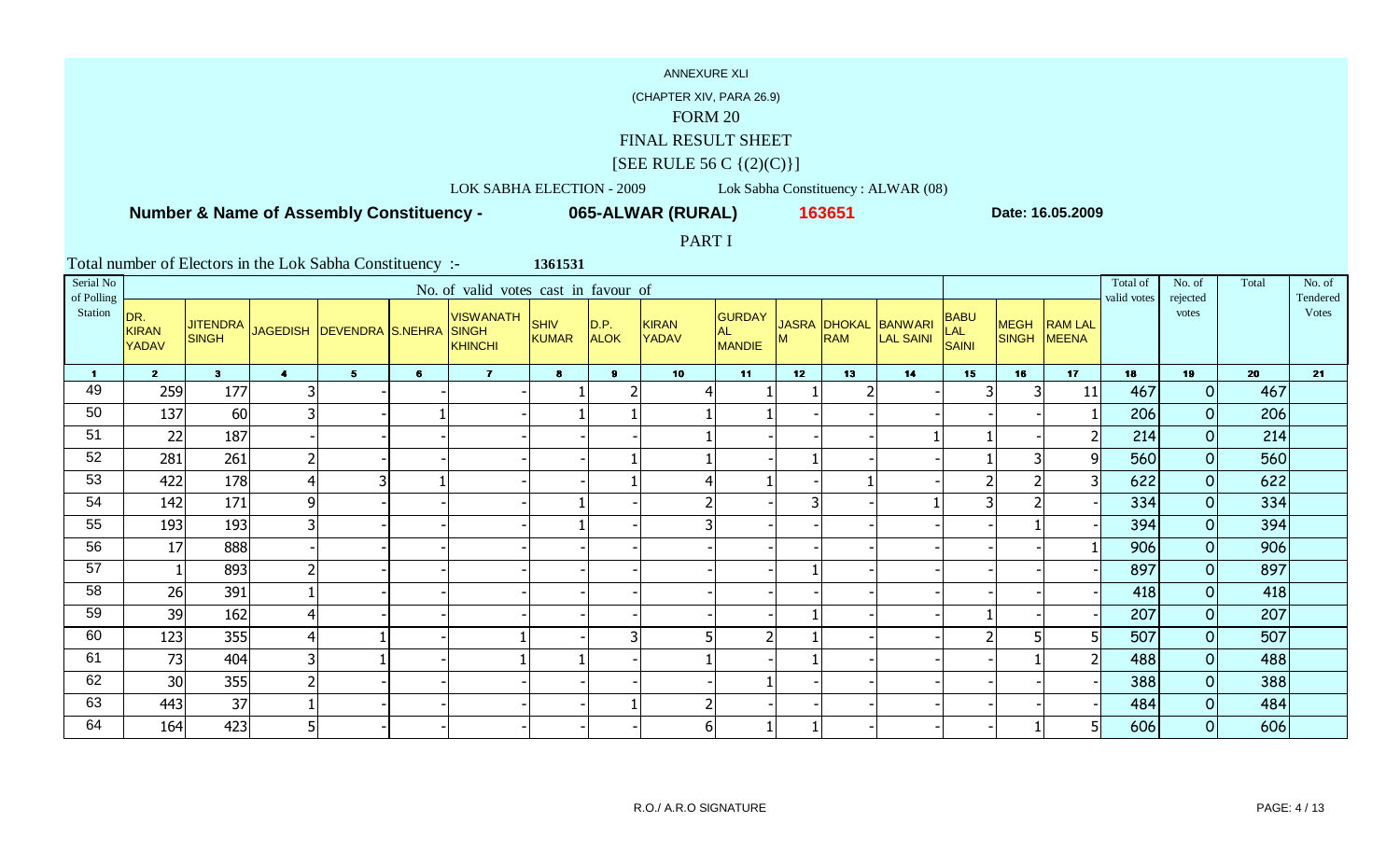(CHAPTER XIV, PARA 26.9)

#### FORM 20

FINAL RESULT SHEET

# $[SEE \text{ RULE } 56 \text{ C } \{(2)(C)\}]$

LOK SABHA ELECTION - 2009 Lok Sabha Constituency : ALWAR (08)

 **Number & Name of Assembly Constituency -**

**065-ALWAR (RURAL) <sup>163651</sup>**

**Date: 16.05.2009**

PART I

| Serial No<br>of Polling |                                     |                |                         |                                    |   | No. of valid votes cast in favour of        |                      |                     |                              |                                       |    |            |                                          |                                           |                      |                                | Total of<br>valid votes | No. of<br>rejected | Total | No. of<br>Tendered |
|-------------------------|-------------------------------------|----------------|-------------------------|------------------------------------|---|---------------------------------------------|----------------------|---------------------|------------------------------|---------------------------------------|----|------------|------------------------------------------|-------------------------------------------|----------------------|--------------------------------|-------------------------|--------------------|-------|--------------------|
| Station                 | DR.<br><b>KIRAN</b><br><b>YADAV</b> | <b>SINGH</b>   |                         | JITENDRA JAGEDISH DEVENDRA S.NEHRA |   | <b>VISWANATH</b><br><b>SINGH</b><br>KHINCHI | <b>SHIV</b><br>KUMAR | D.P.<br><b>ALOK</b> | <b>KIRAN</b><br><b>YADAV</b> | <b>GURDAY</b><br>AL.<br><b>MANDIE</b> | M  | <b>RAM</b> | JASRA DHOKAL BANWARI<br><b>LAL SAINI</b> | <b>BABU</b><br><b>LAL</b><br><b>SAINI</b> | <b>MEGH</b><br>SINGH | <b>RAM LAL</b><br><b>MEENA</b> |                         | votes              |       | <b>V</b> otes      |
| 1.                      | $\overline{2}$                      | 3 <sup>1</sup> | $\overline{\mathbf{4}}$ | $5 -$                              | 6 | $\mathbf{7}$                                | 8                    | 9                   | 10                           | 11                                    | 12 | 13         | 14                                       | 15                                        | 16                   | 17                             | 18                      | 19                 | 20    | 21                 |
| 65                      | 396                                 | 384            | 6                       |                                    |   |                                             |                      |                     |                              |                                       |    |            |                                          |                                           |                      | 8                              | 805                     | 0                  | 805   |                    |
| 66                      | 56                                  | 731            |                         |                                    |   |                                             |                      |                     |                              |                                       |    |            |                                          |                                           |                      |                                | 787                     | 0                  | 787   |                    |
| 67                      | 142                                 | 220            | 7                       |                                    |   |                                             |                      |                     |                              |                                       |    |            |                                          |                                           |                      |                                | 372                     | 0                  | 372   |                    |
| 68                      | 112                                 | 403            | 5                       |                                    | 3 |                                             |                      |                     |                              |                                       |    |            |                                          |                                           | 2                    | 3 <sup>1</sup>                 | 538                     | 0                  | 538   |                    |
| 69                      | 164                                 | 362            | 5                       |                                    |   |                                             |                      |                     |                              |                                       |    |            |                                          |                                           |                      | 18                             | 569                     | 0                  | 569   |                    |
| 70                      | 217                                 | 205            | $\overline{2}$          |                                    |   |                                             |                      |                     |                              |                                       |    |            |                                          |                                           |                      |                                | 427                     | 0                  | 427   |                    |
| 71                      | 131                                 | 152            |                         |                                    |   |                                             |                      |                     |                              |                                       |    |            |                                          |                                           | ຳ                    | 2                              | 289                     | 0                  | 289   |                    |
| 72                      | 143                                 | 121            | $\overline{2}$          |                                    |   |                                             |                      |                     |                              |                                       |    |            |                                          |                                           |                      |                                | 268                     | 0                  | 268   |                    |
| 73                      | 68                                  | 187            | 3                       |                                    |   |                                             |                      |                     |                              |                                       |    |            |                                          |                                           |                      |                                | 263                     | 0                  | 263   |                    |
| 74                      | 73                                  | 492            | 6                       |                                    |   |                                             |                      |                     |                              |                                       |    |            |                                          |                                           | 10                   | 5                              | 592                     | 0                  | 592   |                    |
| 75                      | 51                                  | 441            |                         |                                    |   |                                             |                      |                     |                              |                                       |    |            |                                          |                                           |                      |                                | 504                     | 0                  | 504   |                    |
| 76                      | 35                                  | 324            | $\overline{2}$          |                                    |   |                                             |                      |                     |                              |                                       |    |            |                                          |                                           |                      |                                | 369                     | 0                  | 369   |                    |
| 77                      | 41                                  | 293            | 3                       |                                    |   |                                             |                      |                     |                              |                                       |    |            |                                          |                                           |                      |                                | 345                     | 0                  | 345   |                    |
| 78                      | 85                                  | 289            | $\overline{2}$          |                                    |   |                                             |                      |                     |                              |                                       |    |            |                                          |                                           |                      |                                | 381                     | 0                  | 381   |                    |
| 79                      | 41                                  | 116            | $\overline{4}$          |                                    |   |                                             |                      |                     |                              |                                       |    |            |                                          |                                           |                      | 3                              | 170                     | 0                  | 170   |                    |
| 80                      | 185                                 | 269            | $\overline{4}$          |                                    |   |                                             |                      |                     |                              |                                       |    |            |                                          |                                           | 2                    | 9 <sup>1</sup>                 | 472                     | 0                  | 472   |                    |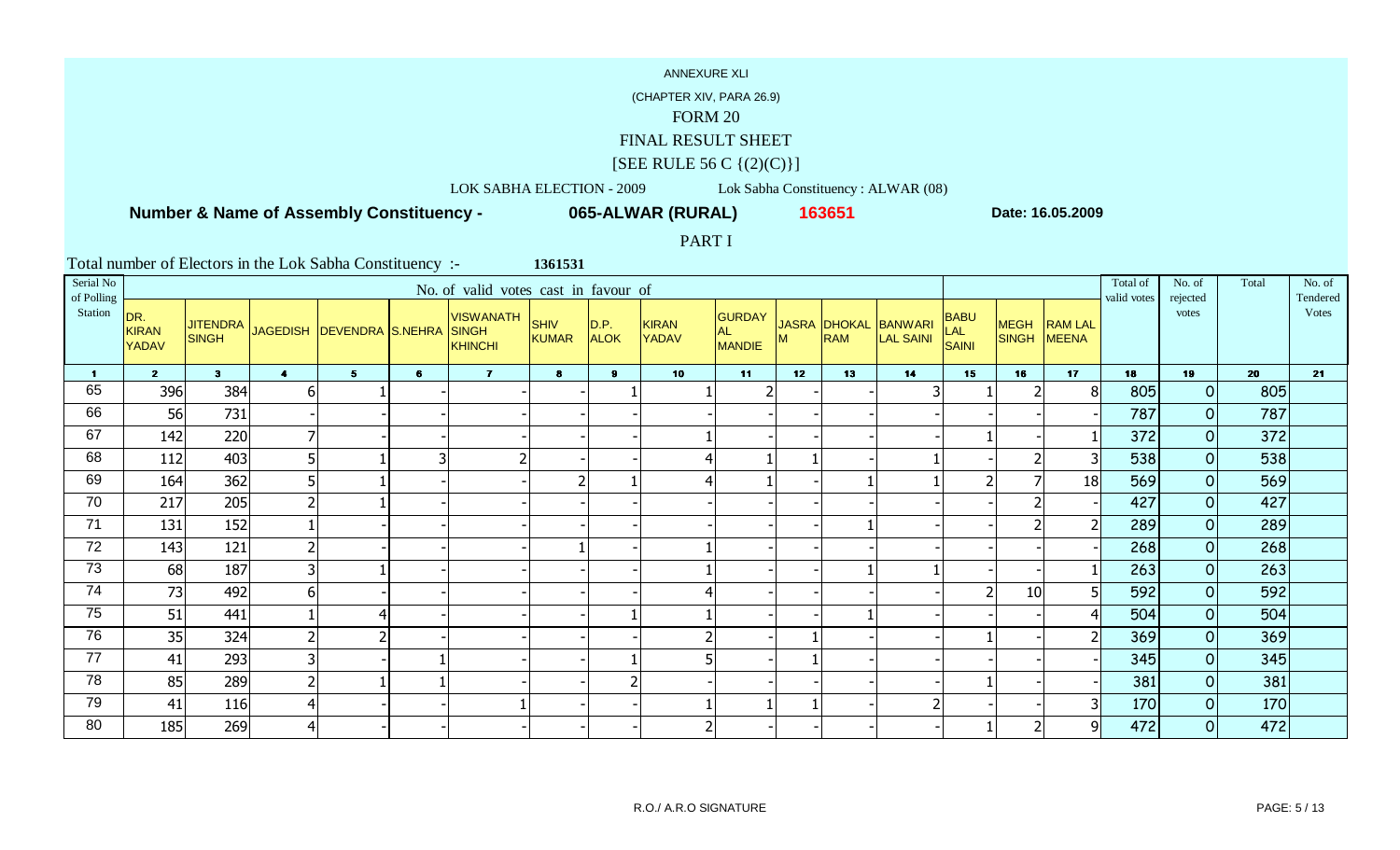(CHAPTER XIV, PARA 26.9)

#### FORM 20

FINAL RESULT SHEET

# $[SEE \text{ RULE } 56 \text{ C } \{(2)(C)\}]$

LOK SABHA ELECTION - 2009 Lok Sabha Constituency : ALWAR (08)

 **Number & Name of Assembly Constituency -**

**065-ALWAR (RURAL) <sup>163651</sup>**

**Date: 16.05.2009**

PART I

| Serial No<br>of Polling |                                     |                |                         |                                    |   | No. of valid votes cast in favour of        |                      |                     |                              |                                       |    |            |                                          |                                           |                      |                                | Total of<br>valid votes | No. of<br>rejected | Total | No. of<br>Tendered |
|-------------------------|-------------------------------------|----------------|-------------------------|------------------------------------|---|---------------------------------------------|----------------------|---------------------|------------------------------|---------------------------------------|----|------------|------------------------------------------|-------------------------------------------|----------------------|--------------------------------|-------------------------|--------------------|-------|--------------------|
| Station                 | DR.<br><b>KIRAN</b><br><b>YADAV</b> | <b>SINGH</b>   |                         | JITENDRA JAGEDISH DEVENDRA S.NEHRA |   | <b>VISWANATH</b><br><b>SINGH</b><br>KHINCHI | <b>SHIV</b><br>KUMAR | D.P.<br><b>ALOK</b> | <b>KIRAN</b><br><b>YADAV</b> | <b>GURDAY</b><br>AL.<br><b>MANDIE</b> | M  | <b>RAM</b> | JASRA DHOKAL BANWARI<br><b>LAL SAINI</b> | <b>BABU</b><br><b>LAL</b><br><b>SAINI</b> | <b>MEGH</b><br>SINGH | <b>RAM LAL</b><br><b>MEENA</b> |                         | votes              |       | <b>V</b> otes      |
| 1.                      | $\overline{2}$                      | 3 <sup>1</sup> | $\overline{\mathbf{4}}$ | $5 -$                              | 6 | $\mathbf{7}$                                | 8                    | 9 <sup>1</sup>      | 10                           | 11                                    | 12 | 13         | 14                                       | 15                                        | 16                   | 17                             | 18                      | 19                 | 20    | 21                 |
| 81                      | 34                                  | 487            | $\overline{4}$          |                                    |   |                                             |                      |                     |                              |                                       |    |            |                                          |                                           |                      |                                | 530                     | 0                  | 530   |                    |
| 82                      | 214                                 | 186            | $\overline{2}$          |                                    |   |                                             |                      |                     |                              |                                       |    |            |                                          |                                           |                      | 61                             | 414                     | 0                  | 414   |                    |
| 83                      | 40                                  | 381            | 7                       |                                    |   |                                             |                      |                     |                              |                                       |    |            |                                          |                                           |                      |                                | 435                     | 0                  | 435   |                    |
| 84                      | 54                                  | 174            | $\overline{2}$          |                                    |   |                                             |                      |                     |                              |                                       |    |            |                                          |                                           |                      | 3 <sup>1</sup>                 | 234                     | 0                  | 234   |                    |
| 85                      | 37                                  | 268            | 3                       |                                    |   |                                             |                      |                     |                              |                                       |    |            |                                          |                                           |                      |                                | 310                     | 0                  | 310   |                    |
| 86                      | 82                                  | 287            |                         |                                    |   |                                             |                      |                     |                              |                                       |    |            |                                          |                                           |                      |                                | 374                     | 0                  | 374   |                    |
| 87                      | 17                                  | 127            |                         |                                    |   |                                             |                      |                     |                              |                                       |    |            |                                          |                                           |                      |                                | 150                     | 0                  | 150   |                    |
| 88                      | 80                                  | 261            | $\overline{4}$          |                                    |   |                                             |                      |                     |                              |                                       |    |            |                                          |                                           |                      | 14                             | 367                     | 0                  | 367   |                    |
| 89                      | 106                                 | 330            |                         |                                    |   |                                             |                      |                     |                              |                                       |    |            |                                          |                                           |                      | 41                             | 450                     | 0                  | 450   |                    |
| 90                      | 253                                 | 218            | $\overline{2}$          |                                    |   |                                             |                      |                     |                              |                                       |    |            |                                          |                                           |                      | $\overline{2}$                 | 481                     | 0                  | 481   |                    |
| 91                      | 179                                 | 163            | $\overline{7}$          |                                    |   |                                             |                      |                     |                              |                                       |    |            |                                          |                                           |                      | 61                             | 362                     | 0                  | 362   |                    |
| 92                      | 336                                 | 135            | $\overline{2}$          |                                    |   |                                             |                      |                     |                              |                                       |    |            |                                          |                                           |                      | 5                              | 482                     | 0                  | 482   |                    |
| 93                      | 236                                 | 331            | 10                      |                                    |   |                                             |                      |                     |                              |                                       |    |            |                                          |                                           | 8                    | 10                             | 604                     | 0                  | 604   |                    |
| 94                      | 20                                  | 431            | 3                       |                                    |   |                                             |                      |                     |                              |                                       |    |            |                                          |                                           |                      | 4                              | 462                     | 0                  | 462   |                    |
| 95                      | 44                                  | 456            |                         |                                    |   |                                             |                      |                     |                              |                                       |    |            |                                          |                                           |                      |                                | 504                     | 0                  | 504   |                    |
| 96                      | 95                                  | 465            | $\overline{2}$          |                                    |   |                                             |                      |                     |                              |                                       |    |            |                                          |                                           |                      |                                | 570                     | 0                  | 570   |                    |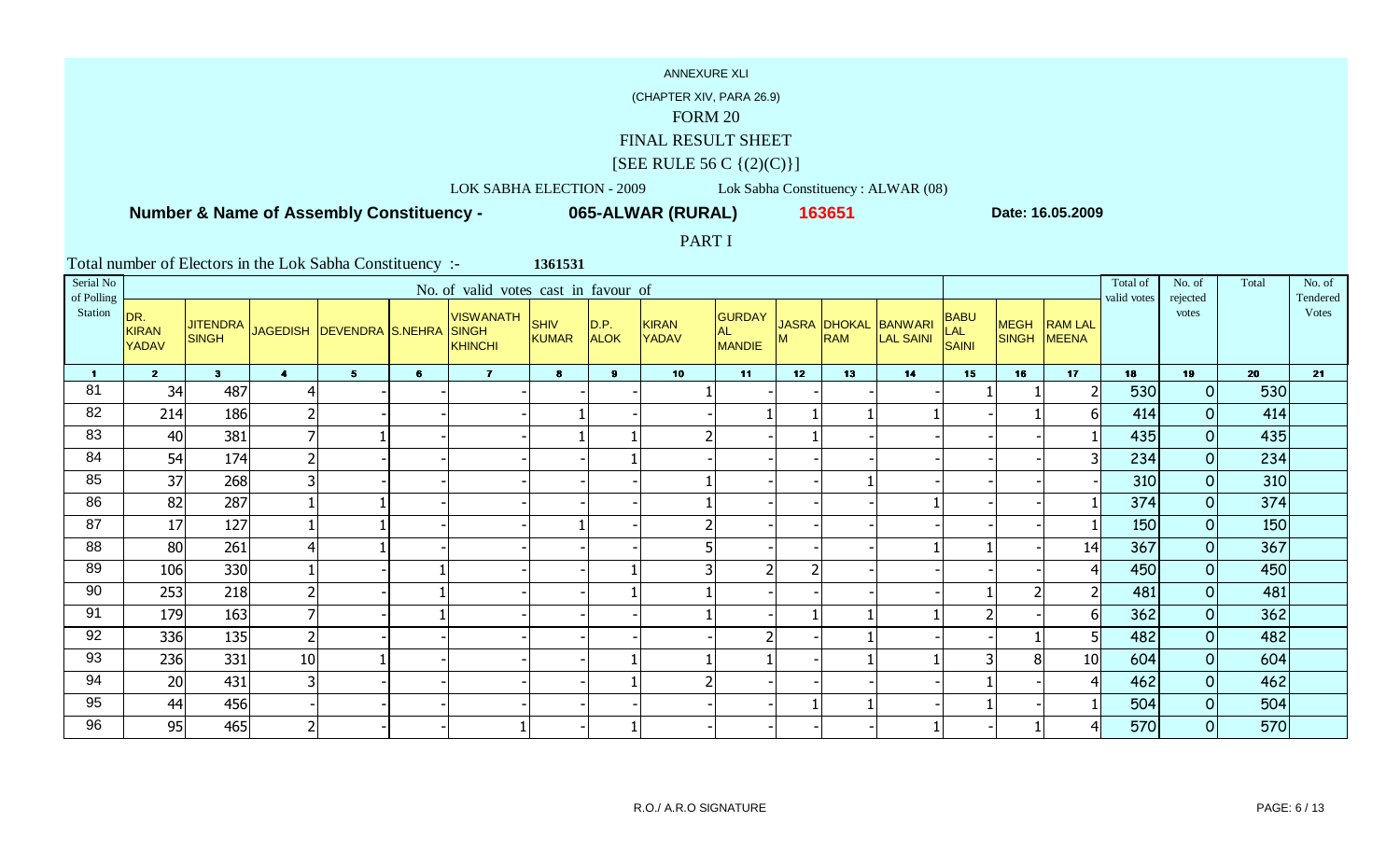(CHAPTER XIV, PARA 26.9)

#### FORM 20

FINAL RESULT SHEET

# $[SEE \text{ RULE } 56 \text{ C } \{(2)(C)\}]$

LOK SABHA ELECTION - 2009 Lok Sabha Constituency : ALWAR (08)

 **Number & Name of Assembly Constituency -**

**065-ALWAR (RURAL) <sup>163651</sup>**

**Date: 16.05.2009**

PART I

| Serial No<br>of Polling |                              |                                 |                |                           |   | No. of valid votes cast in favour of               |                             |                     |                              |                                             |    |            |                                   |                                    |                             |                                | Total of<br>valid votes | No. of<br>rejected | Total | No. of<br>Tendered |
|-------------------------|------------------------------|---------------------------------|----------------|---------------------------|---|----------------------------------------------------|-----------------------------|---------------------|------------------------------|---------------------------------------------|----|------------|-----------------------------------|------------------------------------|-----------------------------|--------------------------------|-------------------------|--------------------|-------|--------------------|
| Station                 | DR.<br><b>KIRAN</b><br>YADAV | <b>JITENDRA</b><br><b>SINGH</b> |                | JAGEDISH DEVENDRA S.NEHRA |   | <b>VISWANATH</b><br><b>SINGH</b><br><b>KHINCHI</b> | <b>SHIV</b><br><b>KUMAR</b> | D.P.<br><b>ALOK</b> | <b>KIRAN</b><br><b>YADAV</b> | <b>GURDAY</b><br><b>AL</b><br><b>MANDIE</b> | м  | <b>RAM</b> | JASRA DHOKAL BANWARI<br>LAL SAINI | <b>BABU</b><br>LAL<br><b>SAINI</b> | <b>MEGH</b><br><b>SINGH</b> | <b>RAM LAL</b><br><b>MEENA</b> |                         | votes              |       | <b>V</b> otes      |
| $\blacksquare$          | $2^{\circ}$                  | 3 <sup>1</sup>                  | $\overline{4}$ | $5 -$                     | 6 | $\mathbf{7}$                                       | 8                           | 9 <sup>1</sup>      | 10                           | 11                                          | 12 | 13         | 14                                | 15                                 | 16                          | 17                             | 18                      | 19                 | 20    | 21                 |
| 97                      | 255                          | 167                             |                |                           |   |                                                    |                             |                     |                              |                                             |    |            |                                   |                                    |                             |                                | 440                     | $\overline{0}$     | 440   |                    |
| 97A                     | 144                          | 137                             |                |                           |   |                                                    |                             |                     |                              |                                             |    |            |                                   |                                    |                             |                                | 290                     | $\overline{O}$     | 290   |                    |
| 98                      | 72                           | 501                             | $6 \mid$       |                           |   |                                                    |                             |                     |                              |                                             |    |            |                                   |                                    |                             |                                | 585                     | $\overline{O}$     | 585   |                    |
| 99                      | 45                           | 485                             | 8 <sup>1</sup> |                           |   |                                                    |                             |                     |                              |                                             |    |            |                                   |                                    | 3                           |                                | 549                     | $\overline{O}$     | 549   |                    |
| 100                     | 20                           | 273                             | 4              |                           |   |                                                    |                             |                     |                              |                                             |    |            |                                   |                                    |                             |                                | 301                     | $\overline{O}$     | 301   |                    |
| 101                     | 58                           | 169                             |                |                           |   |                                                    |                             |                     |                              |                                             |    |            |                                   |                                    |                             |                                | 230                     | $\overline{O}$     | 230   |                    |
| 102                     | 209                          | 247                             |                | 3                         |   |                                                    |                             |                     |                              |                                             |    |            |                                   |                                    |                             | 31                             | 466                     | $\overline{O}$     | 466   |                    |
| 103                     | 153                          | 237                             | 4              | 3                         |   |                                                    |                             |                     | $\overline{2}$               |                                             |    |            |                                   |                                    |                             | 51                             | 406                     | $\overline{0}$     | 406   |                    |
| 104                     | 10                           | 244                             | $\overline{2}$ |                           |   |                                                    |                             |                     | 3                            |                                             |    |            |                                   |                                    |                             |                                | 264                     | $\overline{O}$     | 264   |                    |
| 105                     | 107                          | 196                             | $\overline{4}$ |                           |   |                                                    |                             |                     | 4                            |                                             |    |            |                                   |                                    |                             | 31                             | 317                     | $\overline{O}$     | 317   |                    |
| 106                     | 191                          | 156                             |                |                           |   |                                                    |                             | 2                   |                              | $\overline{2}$                              |    |            |                                   |                                    |                             | $\overline{2}$                 | 356                     | $\overline{O}$     | 356   |                    |
| 107                     | 161                          | 280                             | 5              |                           |   |                                                    |                             |                     | 3                            |                                             |    |            |                                   |                                    |                             | 51                             | 459                     | $\overline{O}$     | 459   |                    |
| 108                     | 71                           | 268                             | 3              |                           |   |                                                    |                             | 3                   | 5                            |                                             |    |            |                                   |                                    |                             | 61                             | 361                     | $\overline{O}$     | 361   |                    |
| 109                     | 49                           | 97                              | 3 <sup>1</sup> |                           |   |                                                    |                             |                     |                              |                                             |    |            |                                   |                                    |                             |                                | 151                     | $\overline{O}$     | 151   |                    |
| 110                     | 116                          | 559                             | 4              |                           |   |                                                    |                             |                     | 3                            |                                             |    |            |                                   |                                    |                             |                                | 688                     | $\overline{O}$     | 688   |                    |
| 111                     | 180                          | 537                             | 3              |                           |   |                                                    |                             |                     | 3                            |                                             |    |            |                                   |                                    |                             | $\overline{2}$                 | 730                     | $\overline{O}$     | 730   |                    |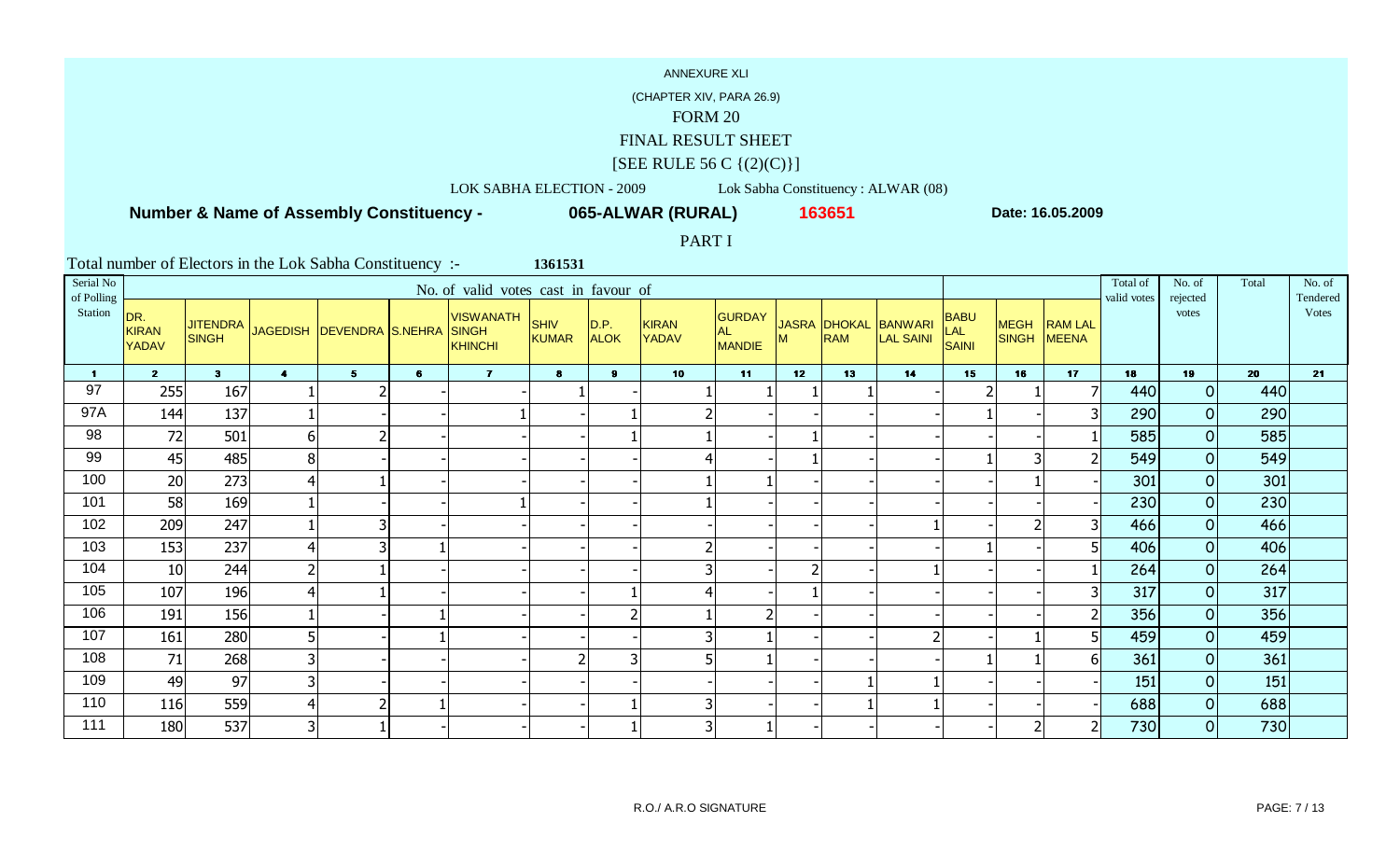(CHAPTER XIV, PARA 26.9)

#### FORM 20

FINAL RESULT SHEET

# $[SEE \text{ RULE } 56 \text{ C } \{(2)(C)\}]$

LOK SABHA ELECTION - 2009 Lok Sabha Constituency : ALWAR (08)

 **Number & Name of Assembly Constituency -**

**065-ALWAR (RURAL) <sup>163651</sup>**

**Date: 16.05.2009**

PART I

| Serial No<br>of Polling |                                     |                |                |                                    |   | No. of valid votes cast in favour of               |                             |                             |                       |                                             |                |            |                                   |                             |                            |                 | Total of<br>valid votes | No. of<br>rejected | Total | No. of<br>Tendered |
|-------------------------|-------------------------------------|----------------|----------------|------------------------------------|---|----------------------------------------------------|-----------------------------|-----------------------------|-----------------------|---------------------------------------------|----------------|------------|-----------------------------------|-----------------------------|----------------------------|-----------------|-------------------------|--------------------|-------|--------------------|
| Station                 | DR.<br><b>KIRAN</b><br><b>YADAV</b> | <b>SINGH</b>   |                | JITENDRA JAGEDISH DEVENDRA S.NEHRA |   | <b>VISWANATH</b><br><b>SINGH</b><br><b>KHINCHI</b> | <b>SHIV</b><br><b>KUMAR</b> | $\vert$ D.P.<br><b>ALOK</b> | <b>KIRAN</b><br>YADAV | <b>GURDAY</b><br><b>AL</b><br><b>MANDIE</b> | M              | <b>RAM</b> | JASRA DHOKAL BANWARI<br>LAL SAINI | <b>BABU</b><br>LAL<br>SAINI | <b>MEGH</b><br>SINGH MEENA | <b>RAM LAL</b>  |                         | votes              |       | Votes              |
| $\blacksquare$          | $2^{\circ}$                         | 3 <sup>1</sup> | $\overline{4}$ | 5 <sub>1</sub>                     | 6 | $\mathbf{7}$                                       | 8                           | 9                           | 10                    | 11                                          | 12             | 13         | 14                                | 15                          | 16                         | 17              | 18                      | 19                 | 20    | 21                 |
| 112                     | 133                                 | 507            | 7              |                                    |   |                                                    |                             |                             |                       |                                             |                |            |                                   |                             |                            |                 | 666                     | 0                  | 666   |                    |
| 113                     | $\overline{9}$                      | 159            |                |                                    |   |                                                    |                             |                             |                       |                                             |                |            |                                   |                             |                            |                 | <b>170</b>              | 0                  | 170   |                    |
| 114                     | 52                                  | 253            | 3              |                                    |   |                                                    |                             |                             |                       |                                             |                |            |                                   |                             |                            |                 | 310                     | 0                  | 310   |                    |
| 115                     | 36                                  | 226            | 3 <sup>1</sup> |                                    |   |                                                    |                             |                             | $\overline{2}$        |                                             |                |            |                                   |                             |                            |                 | 272                     | $\overline{O}$     | 272   |                    |
| 116                     | 54                                  | 420            | 3              |                                    |   |                                                    |                             |                             | $\overline{2}$        |                                             |                |            |                                   |                             |                            |                 | 485                     | $\Omega$           | 485   |                    |
| 117                     | 130                                 | 173            |                |                                    |   |                                                    |                             |                             |                       |                                             |                |            |                                   |                             |                            |                 | 310                     | $\overline{O}$     | 310   |                    |
| 118                     | 93                                  | 594            | 9              |                                    |   |                                                    |                             |                             |                       |                                             |                |            |                                   |                             |                            |                 | 701                     | $\overline{O}$     | 701   |                    |
| 119                     | 78                                  | 131            | $\overline{2}$ |                                    |   |                                                    |                             |                             | 3                     |                                             |                |            |                                   |                             |                            |                 | 222                     | $\overline{O}$     | 222   |                    |
| 120                     | 104                                 | 185            |                |                                    |   |                                                    |                             |                             | $\overline{2}$        |                                             | 3              |            |                                   |                             |                            | 10 <sup>1</sup> | 307                     | 0                  | 307   |                    |
| 121                     | 67                                  | 151            |                |                                    |   |                                                    |                             |                             |                       |                                             |                |            |                                   |                             |                            |                 | 225                     | 0                  | 225   |                    |
| 122                     | 46                                  | 288            | 3              |                                    |   |                                                    |                             |                             | 41                    |                                             |                |            |                                   |                             |                            |                 | 345                     | $\overline{O}$     | 345   |                    |
| 123                     | 244                                 | 301            | 4              |                                    |   |                                                    |                             |                             | $\overline{2}$        |                                             |                |            |                                   |                             |                            |                 | 561                     | $\overline{O}$     | 561   |                    |
| 124                     | 94                                  | 357            | $\overline{2}$ |                                    |   |                                                    |                             |                             |                       |                                             |                |            |                                   |                             |                            |                 | 459                     | 0                  | 459   |                    |
| 125                     | 204                                 | 348            | 3              |                                    |   |                                                    |                             |                             |                       |                                             |                |            |                                   |                             |                            |                 | 562                     | $\overline{O}$     | 562   |                    |
| 126                     | 195                                 | 390            | $\overline{7}$ |                                    |   |                                                    |                             |                             |                       |                                             | $\overline{2}$ |            |                                   |                             |                            | 8 <sup>1</sup>  | 616                     | $\overline{O}$     | 616   |                    |
| 127                     | 56                                  | 197            | $\overline{4}$ |                                    |   |                                                    |                             |                             |                       |                                             |                |            |                                   |                             |                            | 6 <sup>1</sup>  | 267                     | $\overline{O}$     | 267   |                    |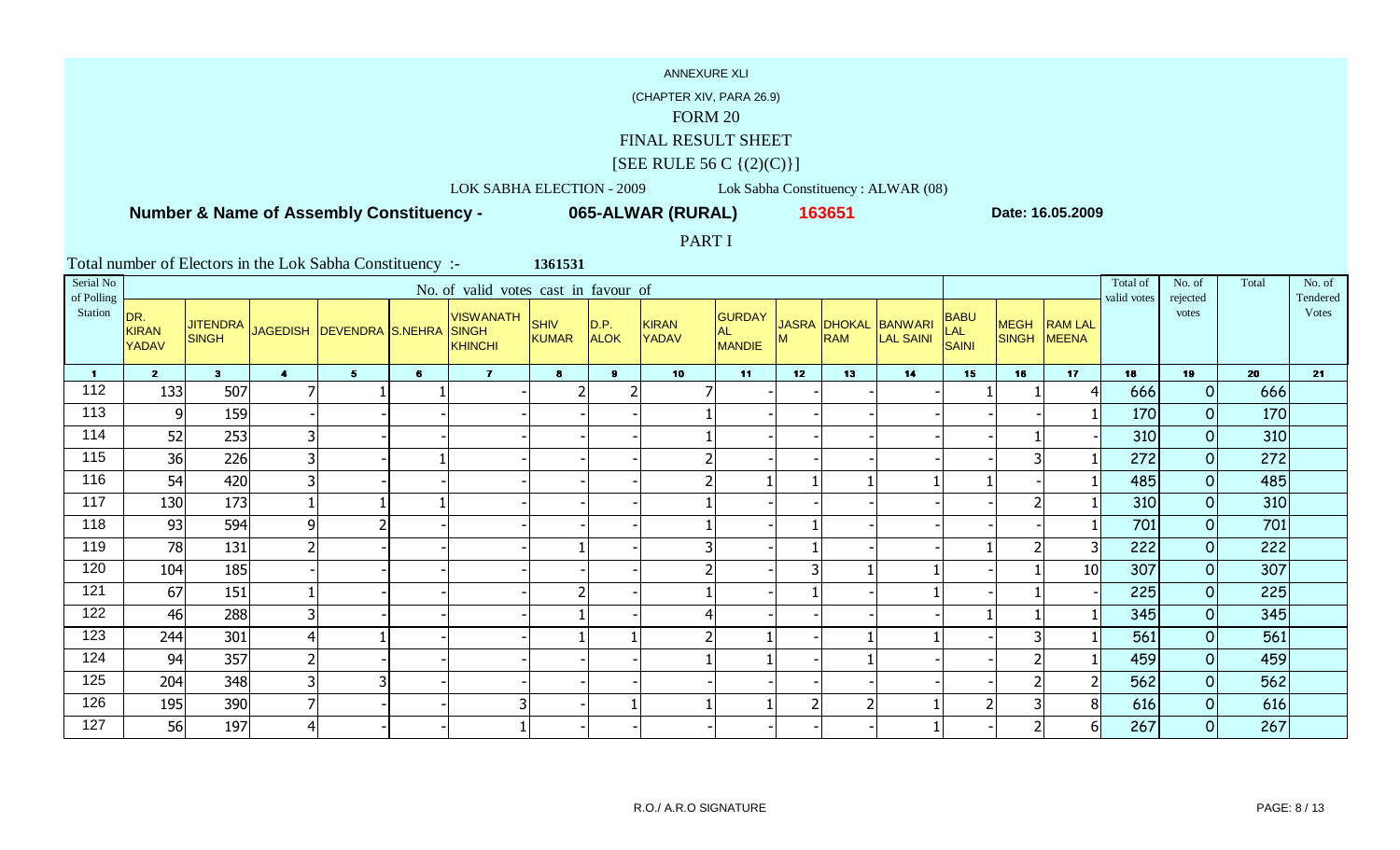(CHAPTER XIV, PARA 26.9)

#### FORM 20

FINAL RESULT SHEET

# $[SEE \text{ RULE } 56 \text{ C } \{(2)(C)\}]$

LOK SABHA ELECTION - 2009 Lok Sabha Constituency : ALWAR (08)

 **Number & Name of Assembly Constituency -**

**065-ALWAR (RURAL) <sup>163651</sup>**

**Date: 16.05.2009**

PART I

| Serial No<br>of Polling |                                     |                                 |                         |                             |    | No. of valid votes cast in favour of        |                      |                     |                       |                                      |    |            |                                   |                             |                             |                                | Total of<br>valid votes | No. of<br>rejected | Total | No. of<br>Tendered |
|-------------------------|-------------------------------------|---------------------------------|-------------------------|-----------------------------|----|---------------------------------------------|----------------------|---------------------|-----------------------|--------------------------------------|----|------------|-----------------------------------|-----------------------------|-----------------------------|--------------------------------|-------------------------|--------------------|-------|--------------------|
| Station                 | DR.<br><b>KIRAN</b><br><b>YADAV</b> | <b>JITENDRA</b><br><b>SINGH</b> |                         | JAGEDISH   DEVENDRA S.NEHRA |    | <b>VISWANATH</b><br><b>SINGH</b><br>KHINCHI | <b>SHIV</b><br>KUMAR | D.P.<br><b>ALOK</b> | <b>KIRAN</b><br>YADAV | <b>GURDAY</b><br><b>AL</b><br>MANDIE | М  | <b>RAM</b> | JASRA DHOKAL BANWARI<br>LAL SAINI | <b>BABU</b><br>LAL<br>SAINI | <b>MEGH</b><br><b>SINGH</b> | <b>RAM LAL</b><br><b>MEENA</b> |                         | votes              |       | Votes              |
| $\mathbf 1$             | $\overline{2}$                      | 3 <sup>1</sup>                  | $\overline{\mathbf{4}}$ | 5 <sup>1</sup>              | 6  | $\mathbf{7}$                                | 8                    | 9                   | 10 <sub>1</sub>       | 11                                   | 12 | 13         | 14                                | 15                          | 16                          | 17                             | 18                      | 19                 | 20    | 21                 |
| 128                     | 81                                  | 79                              |                         |                             |    |                                             |                      |                     |                       |                                      |    |            |                                   |                             |                             | 2 <sup>1</sup>                 | 166                     | 0                  | 166   |                    |
| 129                     | 93                                  | 100                             | $\overline{3}$          |                             | 10 |                                             |                      |                     |                       |                                      |    |            |                                   |                             |                             |                                | 225                     | 0                  | 225   |                    |
| 130                     | 251                                 | 235                             |                         |                             |    |                                             |                      |                     |                       | 8                                    |    |            |                                   |                             |                             | 81                             | 511                     | $\overline{O}$     | 511   |                    |
| 131                     | 128                                 | 316                             | $\overline{\mathbf{3}}$ |                             |    |                                             |                      |                     |                       |                                      |    |            |                                   |                             |                             | 41                             | 457                     | 0                  | 457   |                    |
| 132                     | 106                                 | 193                             | 5 <sup>1</sup>          |                             |    |                                             | $\overline{2}$       |                     | 3                     |                                      |    |            |                                   |                             |                             |                                | 316                     | 0                  | 316   |                    |
| 133                     | 69                                  | 373                             | $\overline{9}$          | 4                           |    |                                             |                      |                     | 8                     |                                      |    |            |                                   |                             | 5                           | 4                              | 482                     | $\overline{O}$     | 482   |                    |
| 134                     | 106                                 | 70                              |                         |                             |    |                                             |                      |                     |                       |                                      |    |            |                                   |                             |                             |                                | 176                     | $\overline{0}$     | 176   |                    |
| 135                     | 22                                  | 245                             |                         |                             |    |                                             |                      |                     |                       |                                      |    |            |                                   |                             | 2                           | 2                              | 276                     | $\overline{O}$     | 276   |                    |
| 136                     | 20                                  | 307                             | $\overline{\mathbf{3}}$ |                             |    |                                             |                      |                     |                       |                                      |    |            |                                   |                             |                             | 2 <sup>1</sup>                 | 338                     | 0                  | 338   |                    |
| 137                     | 209                                 | 302                             | $\overline{4}$          |                             |    |                                             |                      |                     | 3                     |                                      |    |            |                                   |                             |                             | 4                              | 526                     | 0                  | 526   |                    |
| 138                     | 233                                 | 77                              |                         |                             |    |                                             |                      |                     |                       |                                      |    |            |                                   |                             |                             |                                | 313                     | 0                  | 313   |                    |
| 139                     | 166                                 | 74                              |                         |                             |    |                                             |                      |                     |                       |                                      |    |            |                                   |                             |                             |                                | 249                     | 0                  | 249   |                    |
| 140                     | 162                                 | 396                             | $\overline{2}$          |                             |    |                                             |                      |                     | 3                     |                                      |    |            |                                   |                             |                             |                                | 577                     | 0                  | 577   |                    |
| 141                     | 123                                 | 265                             |                         |                             |    |                                             |                      |                     |                       |                                      |    |            |                                   |                             |                             | 21                             | 392                     | 0                  | 392   |                    |
| 142                     | 210                                 | 303                             | 5                       |                             |    |                                             |                      |                     | 4                     |                                      |    |            |                                   |                             | 2                           |                                | 531                     | $\overline{O}$     | 531   |                    |
| 143                     | 21                                  | 318                             | $\overline{7}$          |                             |    |                                             |                      |                     | 4                     |                                      |    |            |                                   |                             |                             | 31                             | 356                     | $\overline{O}$     | 356   |                    |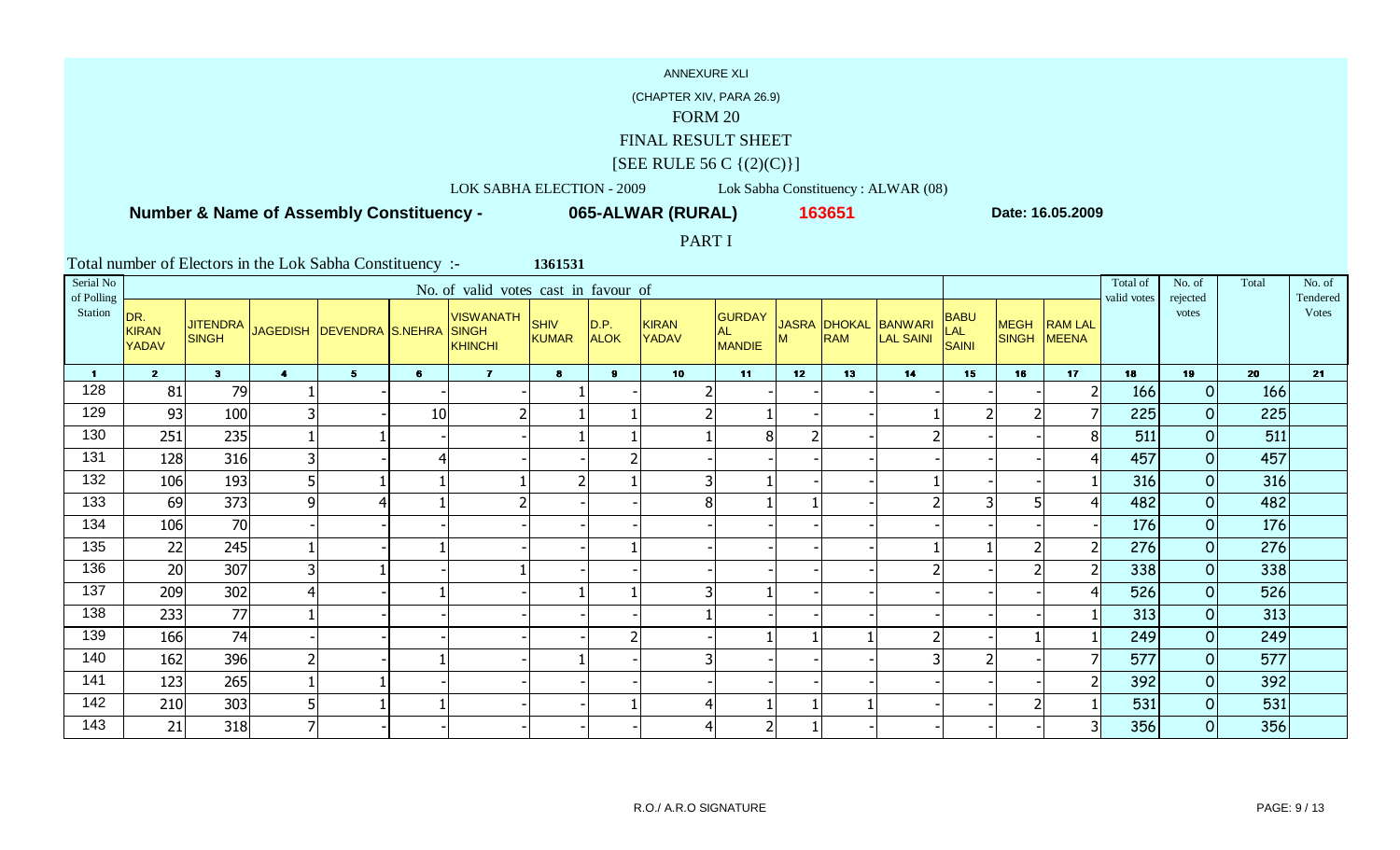(CHAPTER XIV, PARA 26.9)

#### FORM 20

FINAL RESULT SHEET

# $[SEE \text{ RULE } 56 \text{ C } \{(2)(C)\}]$

LOK SABHA ELECTION - 2009 Lok Sabha Constituency : ALWAR (08)

 **Number & Name of Assembly Constituency -**

**065-ALWAR (RURAL) <sup>163651</sup>**

**Date: 16.05.2009**

PART I

| Serial No<br>of Polling |                                     |                                 |                         |                             |   | No. of valid votes cast in favour of               |                             |                     |                              |                                       |    |                            |                      |                                           |                          |                                | Total of<br>valid votes | No. of<br>rejected | Total | No. of<br>Tendered |
|-------------------------|-------------------------------------|---------------------------------|-------------------------|-----------------------------|---|----------------------------------------------------|-----------------------------|---------------------|------------------------------|---------------------------------------|----|----------------------------|----------------------|-------------------------------------------|--------------------------|--------------------------------|-------------------------|--------------------|-------|--------------------|
| Station                 | DR.<br><b>KIRAN</b><br><b>YADAV</b> | <b>JITENDRA</b><br><b>SINGH</b> |                         | JAGEDISH   DEVENDRA S.NEHRA |   | <b>VISWANATH</b><br><b>SINGH</b><br><b>KHINCHI</b> | <b>SHIV</b><br><b>KUMAR</b> | D.P.<br><b>ALOK</b> | <b>KIRAN</b><br><b>YADAV</b> | <b>GURDAY</b><br>AL.<br><b>MANDIE</b> | м  | JASRA DHOKAL<br><b>RAM</b> | BANWARI<br>LAL SAINI | <b>BABU</b><br><b>LAL</b><br><b>SAINI</b> | <b>MEGH</b><br>SINGH     | <b>RAM LAL</b><br><b>MEENA</b> |                         | votes              |       | Votes              |
| $\blacktriangleleft$    | 2 <sup>1</sup>                      | 3 <sup>1</sup>                  | $\overline{\mathbf{4}}$ | 5                           | 6 | $\overline{7}$                                     | $\mathbf{8}$                | 9                   | 10                           | 11                                    | 12 | 13                         | 14                   | 15                                        | 16                       | 17                             | 18                      | 19                 | 20    | 21                 |
| 144                     | 316                                 | 8                               |                         |                             |   |                                                    |                             |                     | 3                            |                                       |    |                            |                      |                                           |                          | 31                             | 332                     | $\overline{0}$     | 332   |                    |
| 145                     | 76                                  | 450                             | 7                       |                             |   |                                                    |                             |                     | 3                            |                                       |    |                            |                      |                                           | 3                        | 61                             | 550                     | $\overline{O}$     | 550   |                    |
| 146                     | 17                                  | 386                             | 5                       |                             |   |                                                    |                             |                     |                              |                                       |    |                            |                      |                                           |                          |                                | 411                     | $\overline{0}$     | 411   |                    |
| 147                     | 38                                  | 245                             | $6 \mid$                |                             |   |                                                    |                             |                     | 3                            |                                       |    |                            |                      |                                           |                          | 3 <sup>1</sup>                 | 300                     | $\overline{0}$     | 300   |                    |
| 148                     | 138                                 | 315                             | $6 \mid$                |                             |   |                                                    |                             |                     |                              |                                       |    |                            |                      |                                           | 5                        | $\left  4 \right $             | 481                     | $\overline{O}$     | 481   |                    |
| 149                     | 264                                 | 278                             | 3                       |                             |   |                                                    |                             |                     | 4                            |                                       | 3  |                            |                      |                                           |                          | 5                              | 564                     | $\overline{O}$     | 564   |                    |
| 150                     | 307                                 | 339                             | 5                       |                             |   |                                                    |                             |                     | 3                            |                                       |    |                            |                      |                                           | $\overline{\phantom{a}}$ | 61                             | 667                     | $\overline{O}$     | 667   |                    |
| 151                     | 127                                 | 418                             | 6 <sup>1</sup>          |                             |   |                                                    |                             |                     |                              |                                       |    |                            |                      |                                           |                          |                                | 570                     | $\overline{0}$     | 570   |                    |
| 152                     | 216                                 | 222                             | $\overline{2}$          |                             |   |                                                    |                             |                     |                              |                                       |    |                            |                      |                                           |                          |                                | 451                     | $\overline{0}$     | 451   |                    |
| 153                     | 131                                 | 190                             |                         |                             |   |                                                    |                             |                     |                              |                                       |    |                            |                      |                                           |                          |                                | 327                     | $\overline{0}$     | 327   |                    |
| 154                     | 153                                 | 445                             | $6 \mid$                |                             |   |                                                    |                             |                     |                              |                                       |    |                            |                      |                                           | 6                        | 3                              | 624                     | $\overline{O}$     | 624   |                    |
| 155                     | 212                                 | 90                              | 4                       |                             |   |                                                    |                             |                     |                              |                                       |    |                            |                      |                                           |                          |                                | 313                     | $\overline{0}$     | 313   |                    |
| 156                     | 181                                 | 294                             | $6 \mid$                |                             |   |                                                    |                             |                     |                              |                                       | 3  |                            |                      |                                           |                          | 3                              | 491                     | $\overline{0}$     | 491   |                    |
| 157                     | 26                                  | 240                             | $\overline{4}$          |                             |   |                                                    |                             |                     | 3                            |                                       |    |                            |                      |                                           |                          |                                | 284                     | $\overline{O}$     | 284   |                    |
| 158                     | 34                                  | 239                             | 4                       |                             |   |                                                    |                             |                     |                              |                                       |    |                            |                      |                                           |                          |                                | 282                     | $\overline{O}$     | 282   |                    |
| 159                     | 247                                 | 166                             | $\overline{\mathbf{3}}$ |                             |   |                                                    |                             |                     | 3                            |                                       |    |                            |                      |                                           |                          | 41                             | 428                     | $\overline{O}$     | 428   |                    |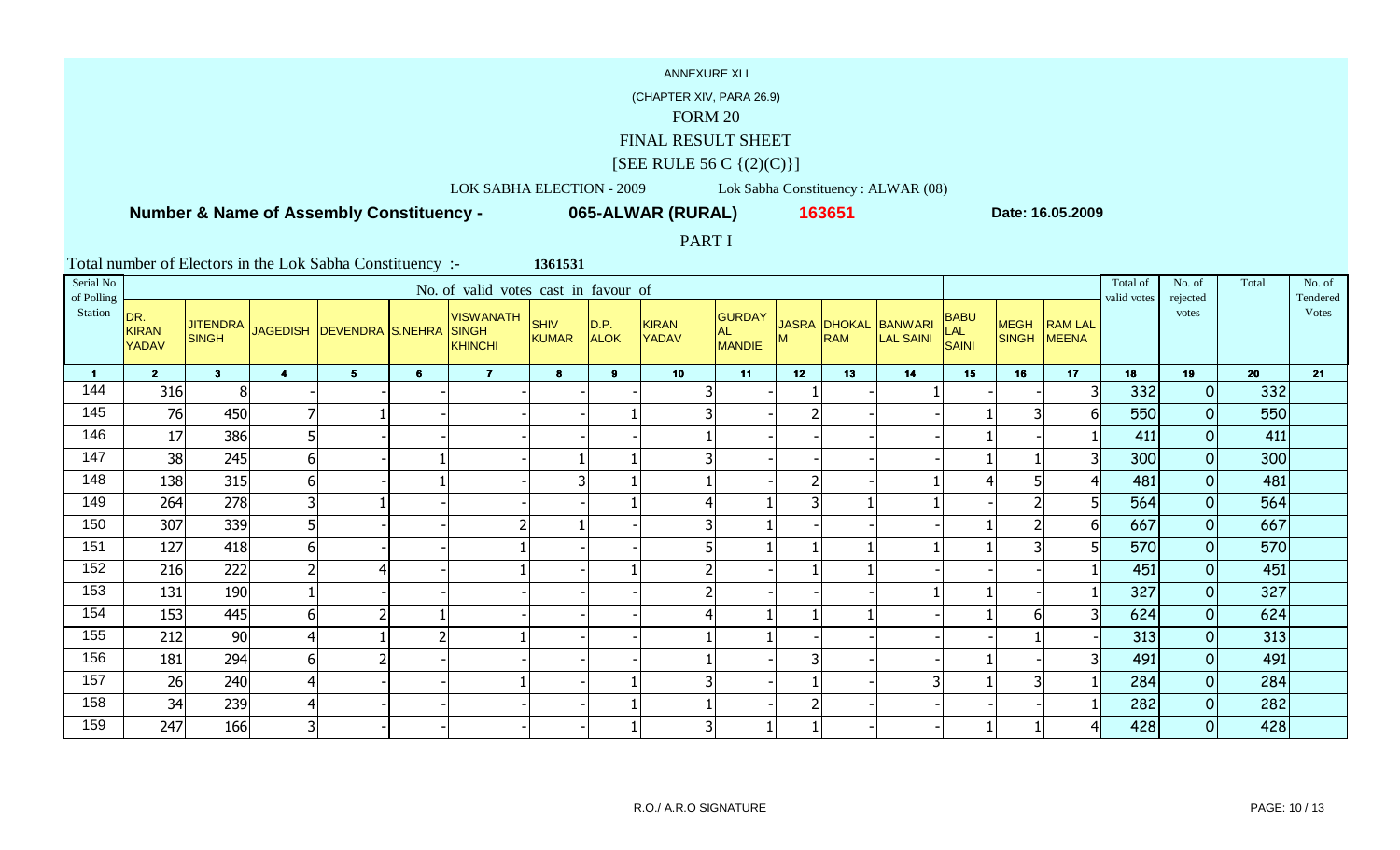(CHAPTER XIV, PARA 26.9)

#### FORM 20

FINAL RESULT SHEET

# $[SEE \text{ RULE } 56 \text{ C } \{(2)(C)\}]$

LOK SABHA ELECTION - 2009 Lok Sabha Constituency : ALWAR (08)

 **Number & Name of Assembly Constituency -**

**065-ALWAR (RURAL) <sup>163651</sup>**

**Date: 16.05.2009**

PART I

| Serial No<br>of Polling |                                     |                                 |                         |                           |   | No. of valid votes cast in favour of        |                      |                      |                       |                                      |                 |            |                                   |                             |                |              | Total of<br>valid votes | No. of<br>rejected | Total | No. of<br>Tendered |
|-------------------------|-------------------------------------|---------------------------------|-------------------------|---------------------------|---|---------------------------------------------|----------------------|----------------------|-----------------------|--------------------------------------|-----------------|------------|-----------------------------------|-----------------------------|----------------|--------------|-------------------------|--------------------|-------|--------------------|
| Station                 | DR.<br><b>KIRAN</b><br><b>YADAV</b> | <b>JITENDRA</b><br><b>SINGH</b> |                         | JAGEDISH DEVENDRA S.NEHRA |   | <b>VISWANATH</b><br><b>SINGH</b><br>KHINCHI | <b>SHIV</b><br>KUMAR | D.P. <br><b>ALOK</b> | <b>KIRAN</b><br>YADAV | <b>GURDAY</b><br><b>AL</b><br>MANDIE | M               | <b>RAM</b> | JASRA DHOKAL BANWARI<br>LAL SAINI | <b>BABU</b><br>LAL<br>SAINI | SINGH MEENA    | MEGH RAM LAL |                         | votes              |       | Votes              |
| $\mathbf 1$             | $\overline{2}$                      | 3 <sup>1</sup>                  | $\overline{\mathbf{4}}$ | 5 <sub>1</sub>            | 6 | $\overline{7}$                              | 8                    | 9 <sup>1</sup>       | 10 <sub>1</sub>       | 11                                   | 12 <sup>7</sup> | 13         | 14                                | 15                          | 16             | 17           | 18                      | 19                 | 20    | 21                 |
| 160                     | 493                                 | 183                             | 8 <sup>1</sup>          |                           |   |                                             |                      |                      | $\overline{9}$        |                                      |                 |            |                                   |                             |                | q            | 715                     | 0                  | 715   |                    |
| 161                     | 59                                  | 303                             | 3                       |                           |   |                                             |                      |                      | $\overline{4}$        |                                      |                 |            |                                   |                             |                |              | 376                     | 0                  | 376   |                    |
| 162                     | 292                                 | 216                             |                         |                           |   |                                             |                      |                      |                       |                                      |                 |            |                                   |                             |                |              | 513                     | 0                  | 513   |                    |
| 163                     | 324                                 | 270                             | $\overline{7}$          | $\mathcal{P}$             |   |                                             |                      | n                    | $\mathcal{P}$         |                                      | フ               |            |                                   |                             | $\overline{2}$ | h            | 620                     | 0                  | 620   |                    |
| 164                     | 301                                 | 70                              |                         |                           |   |                                             |                      |                      |                       |                                      |                 |            |                                   |                             |                |              | 376                     | 0                  | 376   |                    |
| 165                     | 109                                 | 303                             | 8 <sup>1</sup>          |                           |   |                                             |                      | 3                    | $\overline{2}$        |                                      |                 |            |                                   |                             | 3              |              | 434                     | 0                  | 434   |                    |
| 166                     | 93                                  | 370                             | 2 <sup>1</sup>          |                           |   |                                             |                      |                      |                       |                                      |                 |            |                                   |                             |                |              | 465                     | 0                  | 465   |                    |
| 167                     | 137                                 | 288                             | $6 \mid$                |                           |   |                                             |                      | ຳ                    |                       |                                      |                 |            |                                   |                             |                |              | 444                     | 0                  | 444   |                    |
| 168                     | 46                                  | 394                             | $6 \mid$                |                           |   |                                             |                      |                      |                       |                                      | 4               |            |                                   |                             |                |              | 462                     | 0                  | 462   |                    |
| 169                     | 72                                  | 159                             | 3                       |                           |   |                                             |                      |                      | $\overline{4}$        |                                      |                 |            |                                   |                             |                |              | 248                     | 0                  | 248   |                    |
| 170                     | 62                                  | 218                             | $\overline{2}$          | 9                         |   |                                             |                      |                      |                       |                                      |                 |            | ∽                                 |                             |                |              | 299                     | 0                  | 299   |                    |
| 171                     | 98                                  | 306                             |                         |                           |   |                                             |                      |                      | $\overline{4}$        |                                      |                 |            |                                   |                             |                |              | 416                     | 0                  | 416   |                    |
| 172                     | 159                                 | 282                             | 2                       |                           |   |                                             |                      |                      |                       |                                      |                 |            |                                   |                             |                |              | 452                     | 0                  | 452   |                    |
| 173                     | 24                                  | 313                             | 5 <sup>1</sup>          |                           |   |                                             |                      | 3                    | $\overline{2}$        |                                      |                 |            |                                   |                             | $\overline{4}$ |              | 360                     | 0                  | 360   |                    |
| 174                     | 28                                  | 240                             | $\overline{2}$          |                           |   |                                             |                      |                      |                       |                                      |                 |            |                                   |                             |                |              | 274                     | 0                  | 274   |                    |
| 175                     | 89                                  | 284                             | 4                       |                           |   |                                             |                      |                      |                       |                                      |                 |            |                                   |                             |                |              | 384                     | $\overline{O}$     | 384   |                    |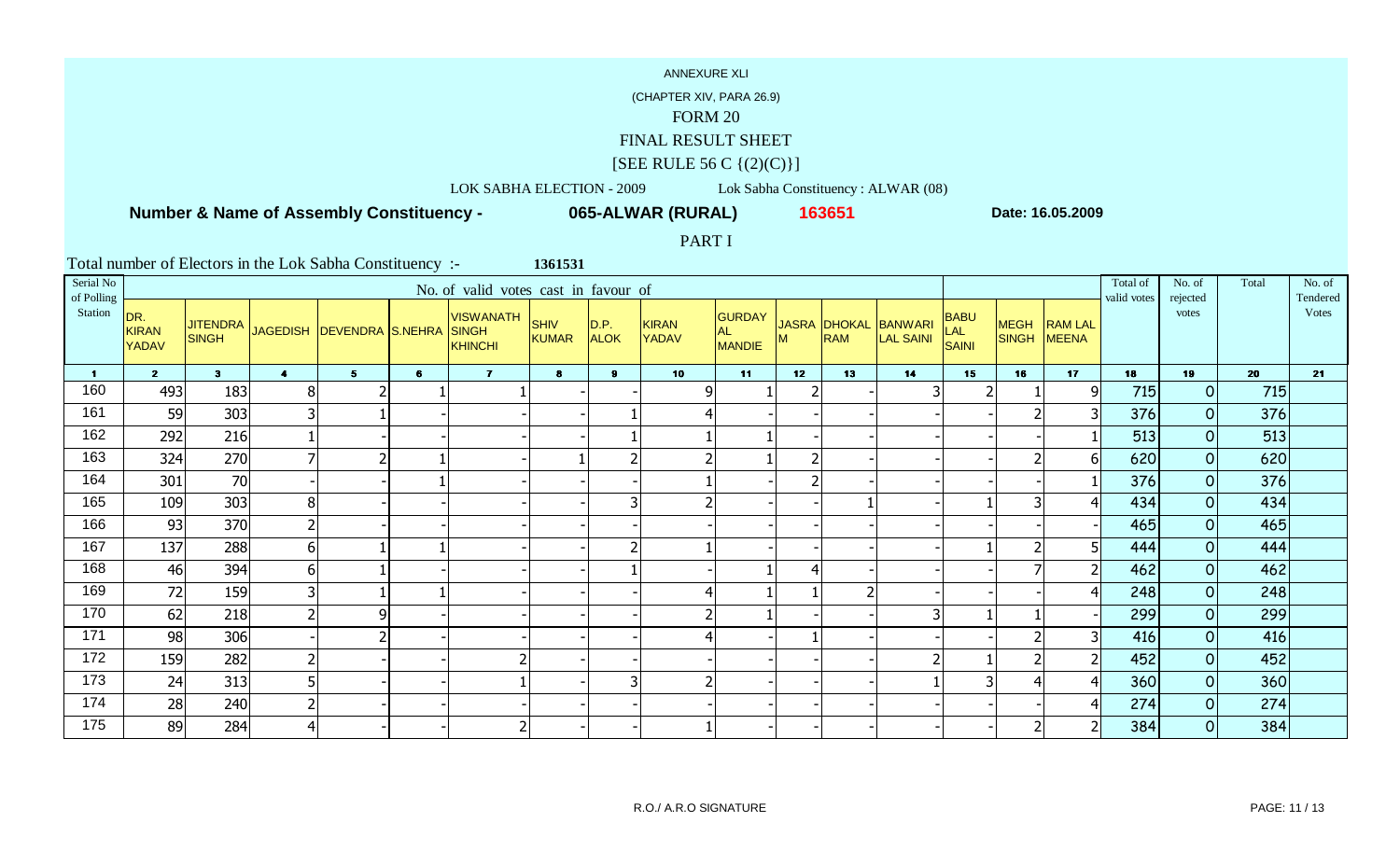(CHAPTER XIV, PARA 26.9)

#### FORM 20

FINAL RESULT SHEET

## $[SEE \text{ RULE } 56 \text{ C } \{(2)(C)\}]$

LOK SABHA ELECTION - 2009 Lok Sabha Constituency : ALWAR (08)

 **Number & Name of Assembly Constituency -**

**065-ALWAR (RURAL) <sup>163651</sup>**

**Date: 16.05.2009**

PART I

| Serial No<br>of Polling |                                     |                                 |                |                             |   | No. of valid votes cast in favour of               |                             |                     |                              |                                       |    |                            |                      |                                           |                             |                                | Total of<br>valid votes | No. of<br>rejected | Total | No. of<br>Tendered |
|-------------------------|-------------------------------------|---------------------------------|----------------|-----------------------------|---|----------------------------------------------------|-----------------------------|---------------------|------------------------------|---------------------------------------|----|----------------------------|----------------------|-------------------------------------------|-----------------------------|--------------------------------|-------------------------|--------------------|-------|--------------------|
| Station                 | DR.<br><b>KIRAN</b><br><b>YADAV</b> | <b>JITENDRA</b><br><b>SINGH</b> |                | JAGEDISH   DEVENDRA S.NEHRA |   | <b>VISWANATH</b><br><b>SINGH</b><br><b>KHINCHI</b> | <b>SHIV</b><br><b>KUMAR</b> | D.P.<br><b>ALOK</b> | <b>KIRAN</b><br><b>YADAV</b> | <b>GURDAY</b><br>AL.<br><b>MANDIE</b> | м  | JASRA DHOKAL<br><b>RAM</b> | BANWARI<br>LAL SAINI | <b>BABU</b><br><b>LAL</b><br><b>SAINI</b> | <b>MEGH</b><br><b>SINGH</b> | <b>RAM LAL</b><br><b>MEENA</b> |                         | votes              |       | Votes              |
| $\blacksquare$          | 2 <sup>1</sup>                      | 3 <sup>1</sup>                  | $\overline{4}$ | 5                           | 6 | $\overline{7}$                                     | $\mathbf{8}$                | 9                   | 10                           | 11                                    | 12 | 13                         | 14                   | 15                                        | 16                          | 17                             | 18                      | 19                 | 20    | 21                 |
| 176                     | 45                                  | 308                             |                |                             |   |                                                    |                             |                     |                              |                                       |    |                            |                      |                                           |                             |                                | 358                     | $\overline{0}$     | 358   |                    |
| 177                     | 150                                 | 223                             | 2 <sub>l</sub> |                             |   |                                                    |                             | 2                   | 3                            |                                       |    |                            |                      |                                           |                             |                                | 387                     | $\overline{O}$     | 387   |                    |
| 178                     | 186                                 | 135                             |                |                             |   |                                                    |                             |                     |                              |                                       |    |                            |                      |                                           |                             |                                | 324                     | $\overline{O}$     | 324   |                    |
| 179                     | 136                                 | 207                             |                |                             |   |                                                    |                             |                     |                              |                                       |    |                            |                      |                                           |                             |                                | 348                     | $\overline{0}$     | 348   |                    |
| 180                     | 72                                  | 269                             | 5              |                             |   |                                                    |                             |                     |                              |                                       |    |                            |                      |                                           |                             |                                | 349                     | $\overline{O}$     | 349   |                    |
| 181                     | 57                                  | 262                             |                |                             |   |                                                    |                             |                     |                              |                                       |    |                            |                      |                                           |                             | 3 <sup>1</sup>                 | 325                     | $\overline{O}$     | 325   |                    |
| 182                     | 205                                 | 443                             |                |                             |   |                                                    |                             |                     | 3                            |                                       |    |                            |                      |                                           |                             |                                | 655                     | $\overline{O}$     | 655   |                    |
| 183                     | 48                                  | 77                              |                |                             |   |                                                    |                             |                     |                              |                                       |    |                            |                      |                                           |                             |                                | 127                     | $\overline{O}$     | 127   |                    |
| 184                     | 42                                  | 370                             | 3              |                             |   |                                                    |                             |                     |                              |                                       |    |                            |                      |                                           |                             |                                | 420                     | $\overline{0}$     | 420   |                    |
| 185                     | 109                                 | 268                             | 3              |                             |   |                                                    |                             |                     | 3                            |                                       |    |                            |                      |                                           |                             |                                | 387                     | $\overline{0}$     | 387   |                    |
| 186                     | 9                                   | 406                             |                |                             |   |                                                    |                             |                     |                              |                                       |    |                            |                      |                                           |                             |                                | 420                     | $\overline{O}$     | 420   |                    |
| 187                     | 31                                  | 338                             | 3 <sup>1</sup> |                             |   |                                                    |                             |                     | 3 <sub>l</sub>               |                                       |    |                            |                      |                                           |                             | 3 <sup>1</sup>                 | 385                     | $\overline{O}$     | 385   |                    |
| 187A                    | 103                                 | 246                             | 2              |                             |   |                                                    |                             |                     |                              | 3                                     |    |                            |                      |                                           |                             |                                | 356                     | $\overline{0}$     | 356   |                    |
| 188                     | 114                                 | 275                             | 5              |                             |   |                                                    |                             |                     | $\boldsymbol{4}$             | 3                                     |    |                            |                      |                                           |                             | 6 <sup>1</sup>                 | 420                     | $\overline{0}$     | 420   |                    |
| 189                     | 193                                 | 112                             | $\overline{2}$ |                             |   |                                                    |                             |                     |                              |                                       |    |                            |                      |                                           |                             | $\mathsf{2}$                   | 312                     | $\overline{O}$     | 312   |                    |
| 190                     | 80                                  | 241                             |                |                             |   |                                                    |                             |                     | $6 \mid$                     |                                       |    |                            |                      |                                           | $\overline{2}$              | 8 <sup>1</sup>                 | 341                     | $\overline{O}$     | 341   |                    |